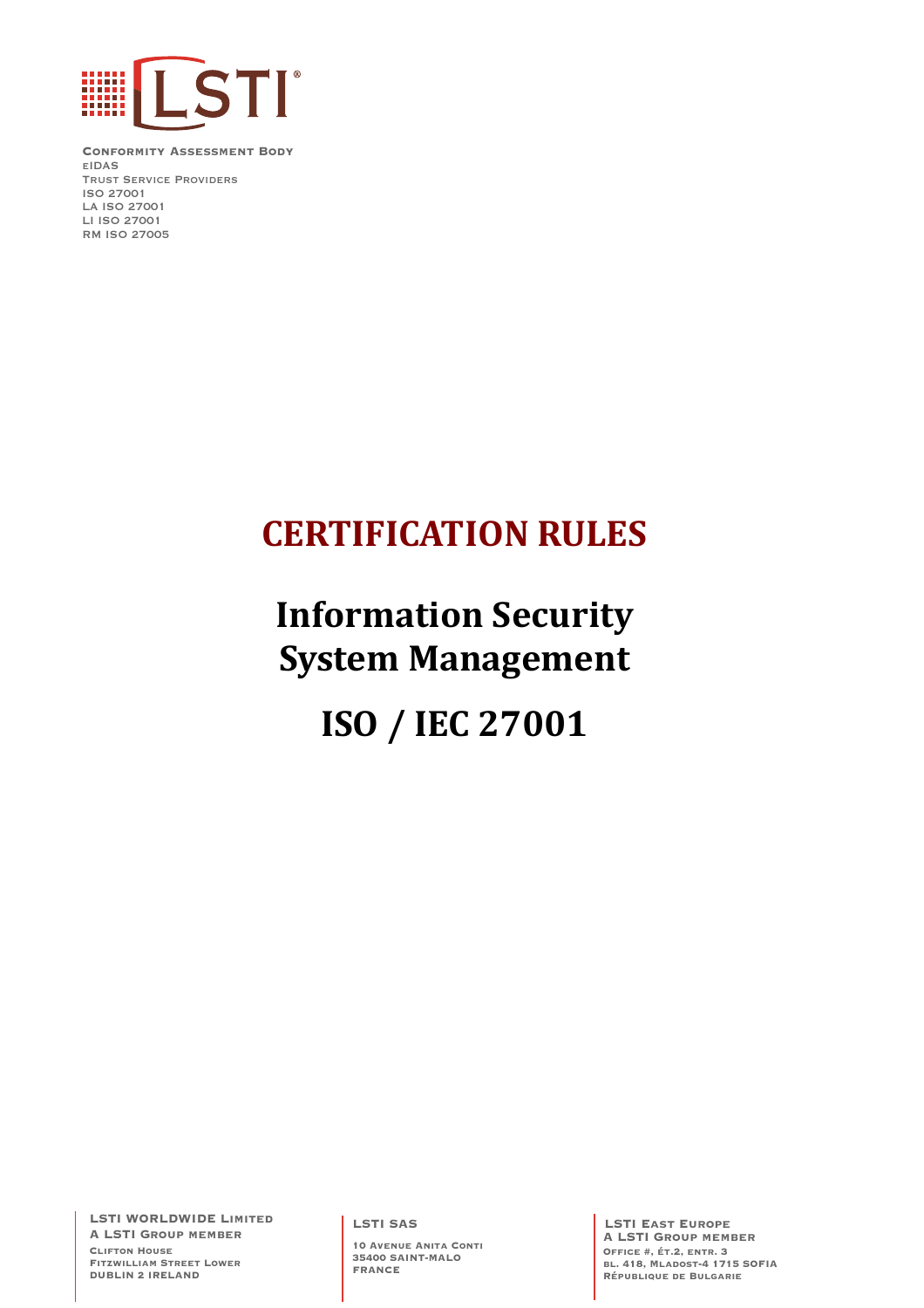

### **INDEX OF CONTENTS**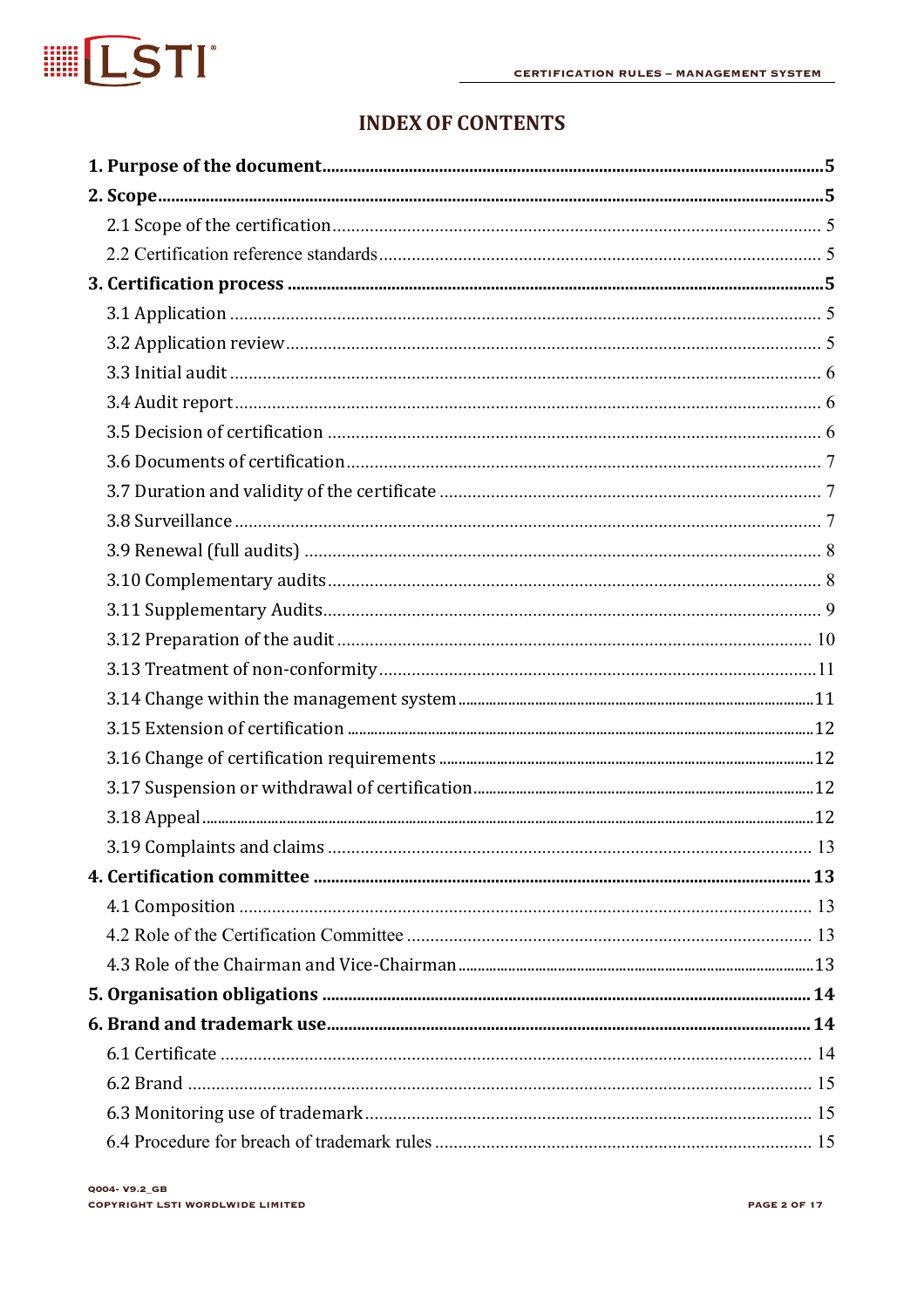# **IESTI**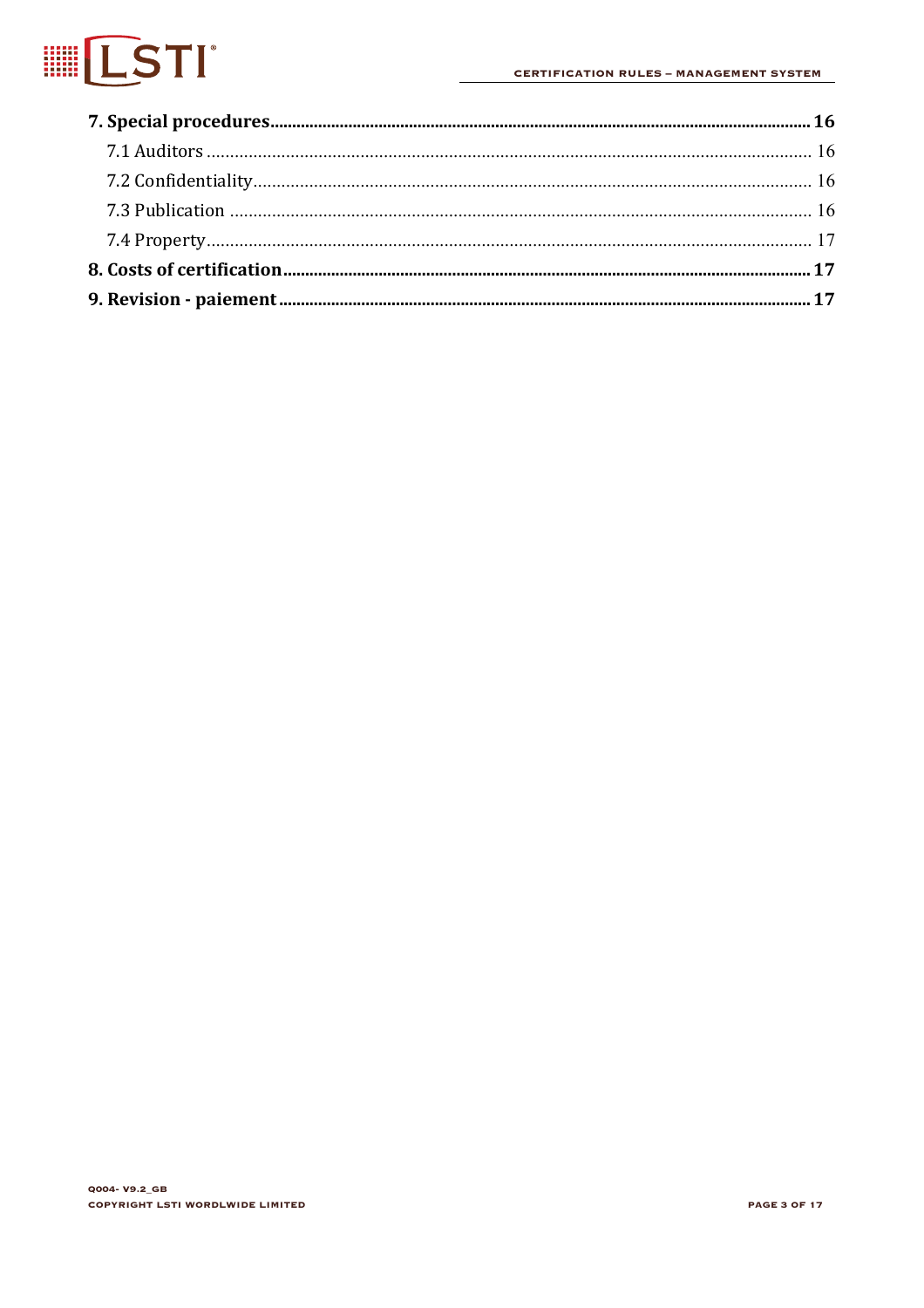

| <b>Date</b> | <b>Version</b> | Author          | Records                                                                                                         |
|-------------|----------------|-----------------|-----------------------------------------------------------------------------------------------------------------|
| 16/10/2018  | V8.2           | Camille Gerbert | Creation validated by Armelle Trotin (English trans-                                                            |
|             |                |                 | lation of the French version)                                                                                   |
| 29/01/2019  | V9             | Armelle Trotin  | Further explanations on the closure of pending non-<br>conformities; complementary and supplementary<br>audits. |
| 12/09/2019  | V9.2           | Juliette Cayrol | Minor modifications                                                                                             |

## **Follow-up of modification records**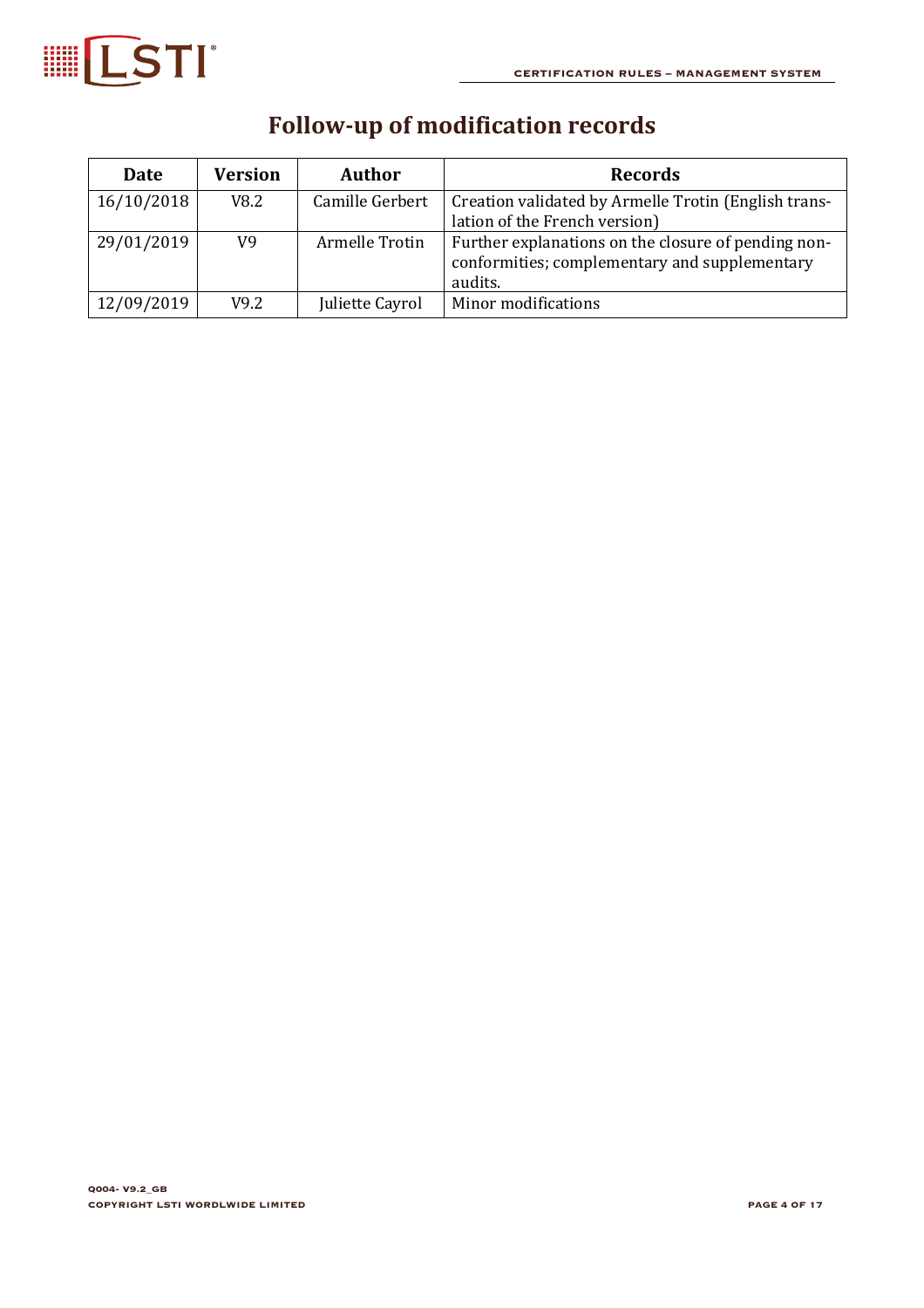

#### **1. PURPOSE OF THE DOCUMENT**

This « Certifications rules system » describes the audit and certification rules of the management systems and in particular for information security management systems (ISO / IEC 27001) and for services management system (ISO / IEC 20 000).

& *References:*

*ISO/IEC 17021–1 « Conformity assessment- Requirements for bodies providing audit and certification of management systems - Part 1: Requirements » ISO* / *IEC* 27006 - « Requirements for Bodies Providing Audit and Certification of information security *management systems »*

#### **2. SCOPE**

#### **2.1 Scope of the certification**

The certification scope covers the design, implementation, surveillance, review, maintenance and improvement of the management system.

The certification applies only to the compliance audit of the management system standards and not on the certification of products, procedures or services.

#### **2.2 Certification reference standards**

These certification rules are applicable to all the management certification systems within the scope of ISO/IEC 17021-1 (see "Or services - The certifications" on www.lsti.fr).

#### **3. CERTIFICATION PROCESS**

#### **3.1 Application**

Any organization that want to be certified by LSTI can apply by all means of communication (letter, mail, phone conversation, etc.). LSTI collects all the information required for the certification (perimeter and scope of the certification; general characteristics of the applicant organization such as name, legal status, geographic location(s); information about its activities, resources, management systems, process outsourcing, use of consultancy agencies ...). Those informations are recorded in the draft contract which is then discussed until all ambiguity between the certification body and the applicant organization are raised and resolved.

LSTI also asks the organization to report if information about the management system cannot be made available to the audit team because of their sensitive or confidential nature. If applicable, LSTI determines whether the audit can be performed in the absence of this information. If LSTI concludes that it is not possible to conduct an effective audit without reviewing the identified confidential information, LSTI will inform the applicant organization that the certification audit cannot take place until the appropriate access is granted.

#### **3.2 Application review**

The application is reviewed. LSTI verifies its completeness and consistency, with the overall definition of the management system and its interfaces. Following this review, additional information can be requested. This review may result to a request or suggestion to change the initial demand (non-coherent perimeter for example).

In the event that the conclusion of the application review leads that LSTI is unable to provide the certification as requested (requiring a particular skill or conflicts of interest cannot be resolved), the applicant is informed in writing of the inability to meet its demand.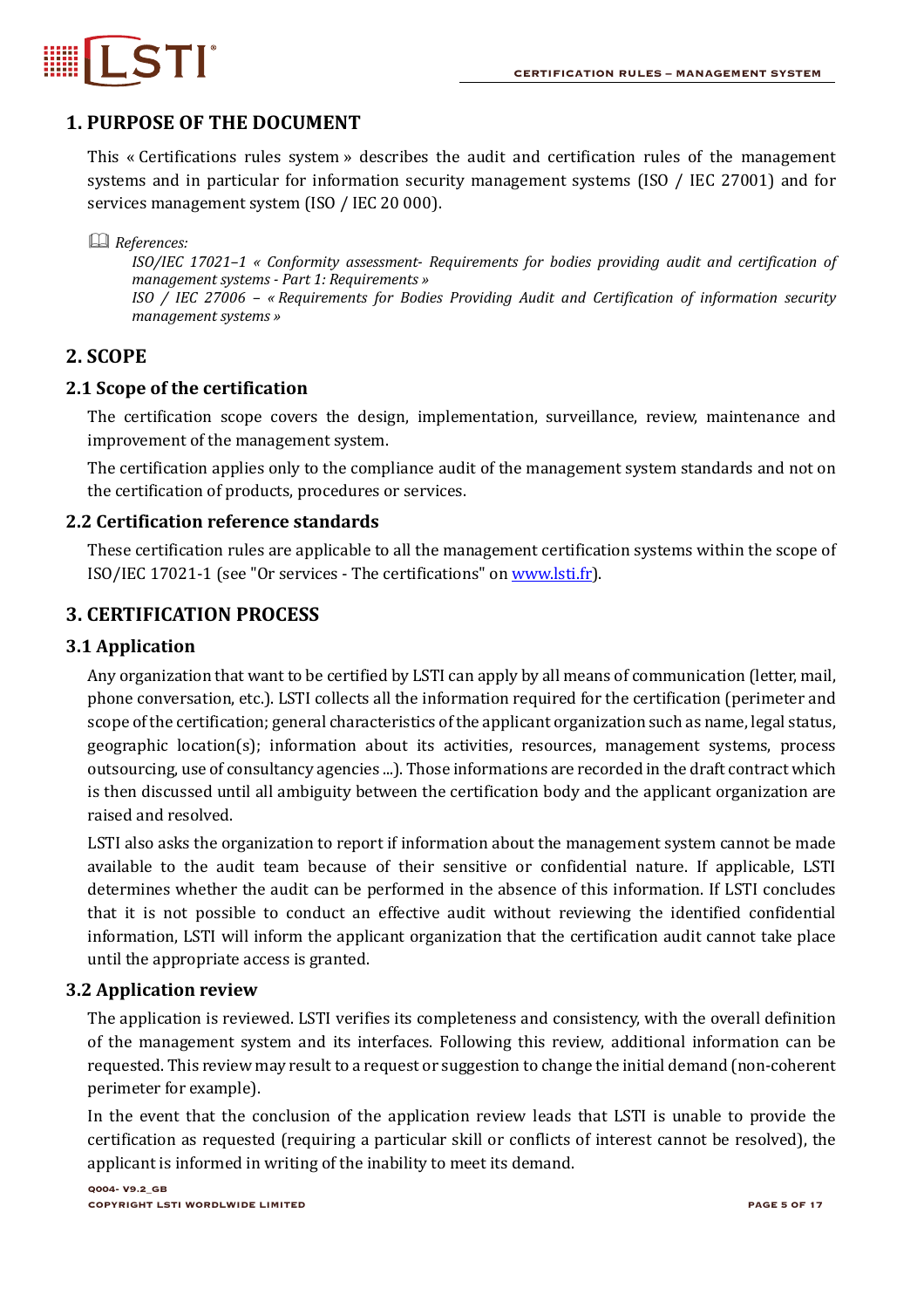

The signing of the contract by both parties apply to LSTI decision to carry out the audit.

The certification includes an initial audit in two stages, and two surveillances audits each following year.

#### **3.3 Initial audit**

The audit is conducted in two stages (stage 1 and stage 2) on the site of the Organisation:

#### **Stage 1:**

- Documentary examination of the management system used.
- Assessment of readiness of the Organisation for stage 2 (understanding of standard, identifying by the Organisation of the key elements required for the establishment of a management system)
- Obtain the information concerning the audit scope (the site (s) concerned, specific conditions related to the activity of the Organization, equipment used, legal and regulatory requirements applicable, etc.
- Determine whether internal audits and management reviews have been planned and completed,
- Preparation of the audit stage 2 (resources, dates, etc.).

Stage 1 is the subject of a report that is submitted to the Organisation and incorporated into the final audit report.

#### **Stage 2:**

• Audit of the effective implementation of the management system as required the specified standard.

Based on the results of the audit stage 1, the audit stage 2 is planned taking into account the time needed by the organization to correct any non-conformities found. If stage 1 reveals differences too important in regards with the certification requirements, LSTI may suspend the process of certification until the closure of the non-conformities is confirmed. The suspension of stage 2 cannot last more than six months. Beyond six months, the stage 1 must be done again. Audits are conducted in accordance the general requirements of ISO / IEC 19011 "Guidelines for systems auditing management".

#### **3.4 Audit report**

At the end of each audit, the lead auditor shall provide the Organisation with the records of observations on non-conformity of the system assessed (deviations sheet). These deviations are presented orally and discussed at the closing meeting so that each party can make comments. All discrepancies revealed in relation to corrective actions must be accepted by the organization.

The audit report, with additional elements given to the deviation sheet, is transmitted to LSTI. In any case the report is amended by LSTI.

If LSTI considers, in view of other relevant information, that the official report must be subject to one or more changes, they are then joined in a separated letter to this report, justifying the changes.

#### **3.5 Decision of certification**

Depending on the audit report and deviations, the following decisions can be taken:

- <sup>■</sup> Granting certification without reservation if the report does not show major nonconformities
- Granting certification subject to **supplementary audit** if:
	- lack of maturity of the management system without a it puts of evidence of major nonconformities and / or
	- many minor non-conformities and / or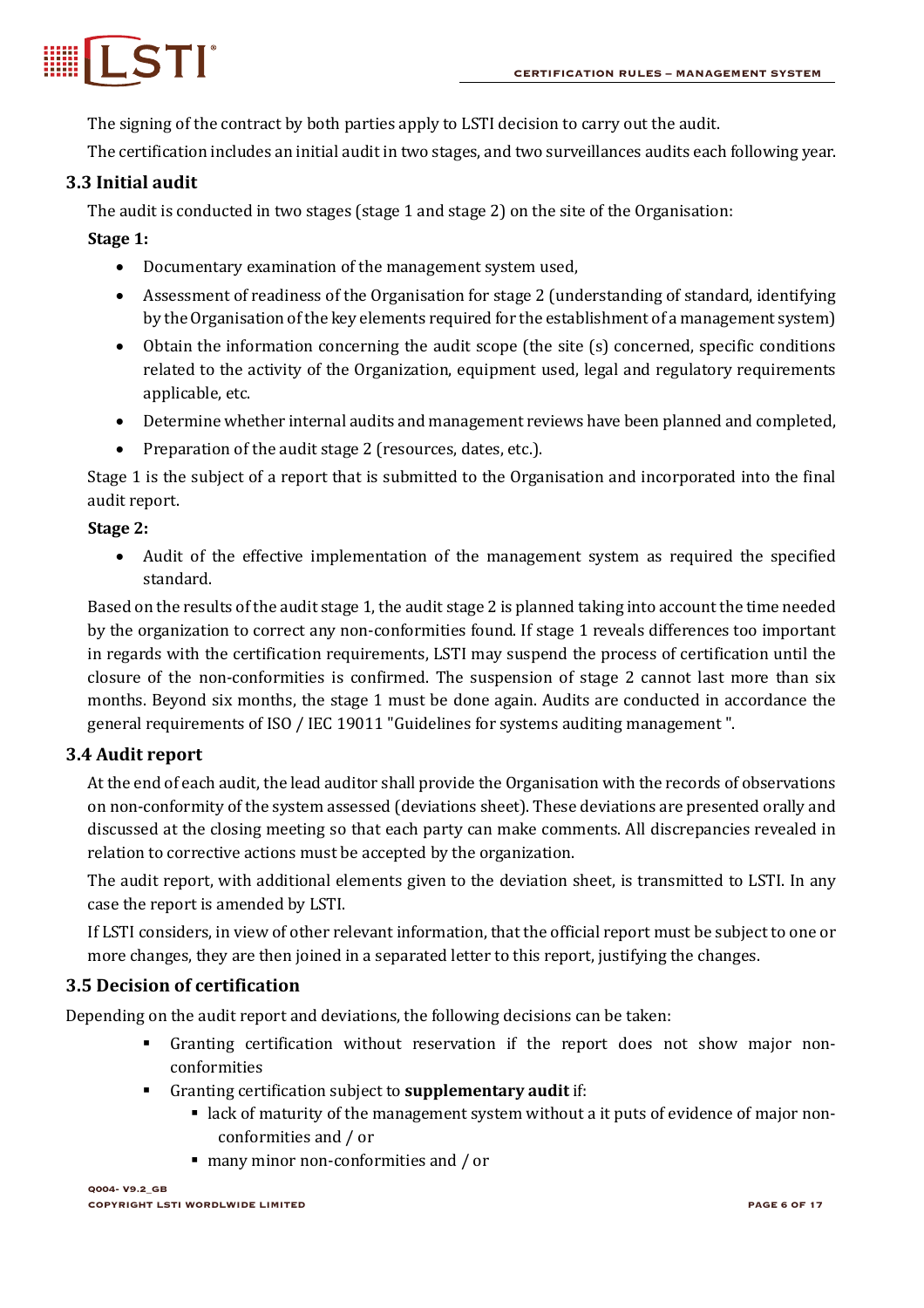

 $\blacksquare$  lack of confidence in the information provided by the Organisation,

The supplementary audit aims to verify the correct implementation of the corrective actions. Implementation deadline of the supplementary audit is set-up by LSTI.

Refusal of certification if the report reveals major non-conformitie(s). In this last case, the Organisation has two options:

- **•** Before the certification decision: realisation of a **complementary audit** within 45 days following the closing meeting. This audit objective is to verify the correct implementation of the corrective actions that has been validated by the Lead auditor, regarding the major non-conformities discovered during the audit.
- **•** After the certification decision: realisation of a **supplementary audit** within 6 months following the decision that states the certification withdraw. This audit objective is to verify the correct implementation of the corrective actions that has been validated by the Lead auditor, regarding the major non-conformities discovered during the audit. But also, to perform the investigations that couldn't has been performed in the case of an incomplete audit. After the 6 months deadline, the stage 2 has to be carried out again in its entirely.

Decisions to grant (initial or renewal), suspension or withdrawal of certification are made by the Chairman of LSTI. For some decision of certification, the Chairman of LSTI can ask for the advice of the Certification Committee.

#### **3.6 Documents of certification**

The granting of the certification results in the issuance of a certificate which defines the scope of the certification and the submission of an audit program that specifies the different planning of surveillance and renewal audits.

#### **3.7 Duration and validity of the certificate**

The certificate is valid for three years from the last audit day of the stage 2. It is subject to regular surveillance audits.

#### **3.8 Surveillance**

Surveillance audits are conducted the first and second year following a decision certification (initial and renewal) on the initiative of LSTI (up to 12 months after last day of stage 2 of the initial audit or renewal) in order to verify that the management system still meets the requirements certified. However, the frequency of surveillance can be reduced to 3 or 6 months, by decision of LSTI, according to the results of audits.

These audits include at least:

- The compliance with the requirements of certification standards,
- The implementation of corrective actions to deal with minor non-conformities and improvements following audit comments
- The compliance with the requirements stipulated in the present rules,
- The use of the brand,
- The complaints against the supplier,
- **•** Internal audits and management review,
- The effectiveness of the management system in relation to the objectives of the Organization,
- The achievement of planned actions for continuous improvement of the system,
- The continue operational control of the system,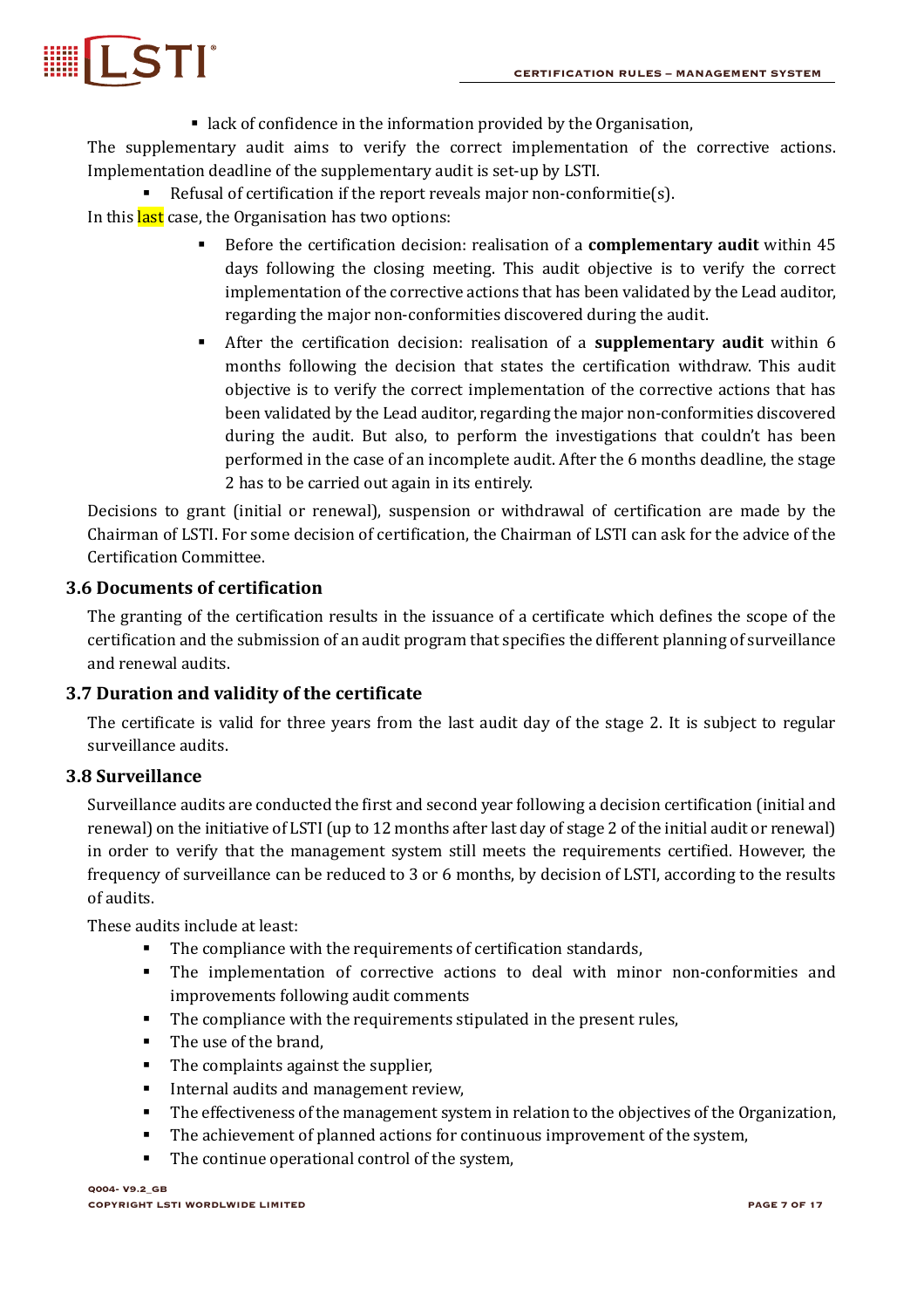

■ Any changes to the system.

Surveillance can also include:

- Surveys LSTI addressed to the Organization,
- Verification of the statements of the Organisation related to its certification: hardware promotional website etc.
- Organisation answers to requests made by LSTI to provide documents and records,
- Any other means of surveillance to follow-up with the performance of the Organization.

Based on the results of these audits, certification can be maintained without reserve, maintained subject to an additional audit, suspended or withdrawn (see "Treatment of non- conformity"). Surveillance shall be the subject of a report but shall not result in the submission of a new certificate.

#### **3.9 Renewal (full audit)**

Before the expiry of the certificate, a renewal audit or full audit can be carried out on the initiative of LSTI, in order to verify that the management system remain compliant with the requirements in regards with the certification scope.

The renewal audit is an audit on site (stage 2) to verify the compliance, the effectiveness and the consistency of the management system of the organization under the specifications applicable and the perimeter certified. The renewal audits cover the same aspects as surveillance audits (see "Surveillance") and also include a review of surveillance previous reports audit. If the management system of the body or anything else that could have an impact on this system has changed, LSTI reserves the right to carry out a complete audit (stage 1 and stage 2).

As a result of this audit, the initial certification may be renewed, suspended or withdrawn (see "Treatment of non-conformity"). For any major non-conformity, LSTI must verify the implementation of the action plans before the expiry of the certification. If the verification of the implementation of the corrections or corrective actions cannot be carried out before the expiry date of the certification, then the renewal will not be granted, and the validity of the certification will not be prolonged.

LSTI should re-issue a new certificate within 6months after the expiring date of the certification, provided that all the major non-conformity has be closed or that an audit stage 2 has been carried out. The effective date of the new certificate will be the decision date but the expiry date will be based on the previous certification cycle.

If the renewal maintains the certification, a new certificate is issued.

#### **3.10 Complementary audits**

A complementary audit is an audit suggested by LSTI before the certification decision and when the audit results would lead to a negative certification decision.

The object of a complementary audit is to verify the closure of major non-conformities. The Organisation shall confirm to LSTI that it agrees to pursue with a complementary audit. The complementary audit shall be carried out within 45days after the audit action plan has been validated by the lead auditor for the major non-conformities. If the review of the proof of closure could be carried out off-site, then the Organisation shall provide LSTI with the proof of closure 30 days following the audit closing meeting.

The complementary audit avoids being granted with a negative decision and to organize a supplementary audit within 6 months after the negative decision.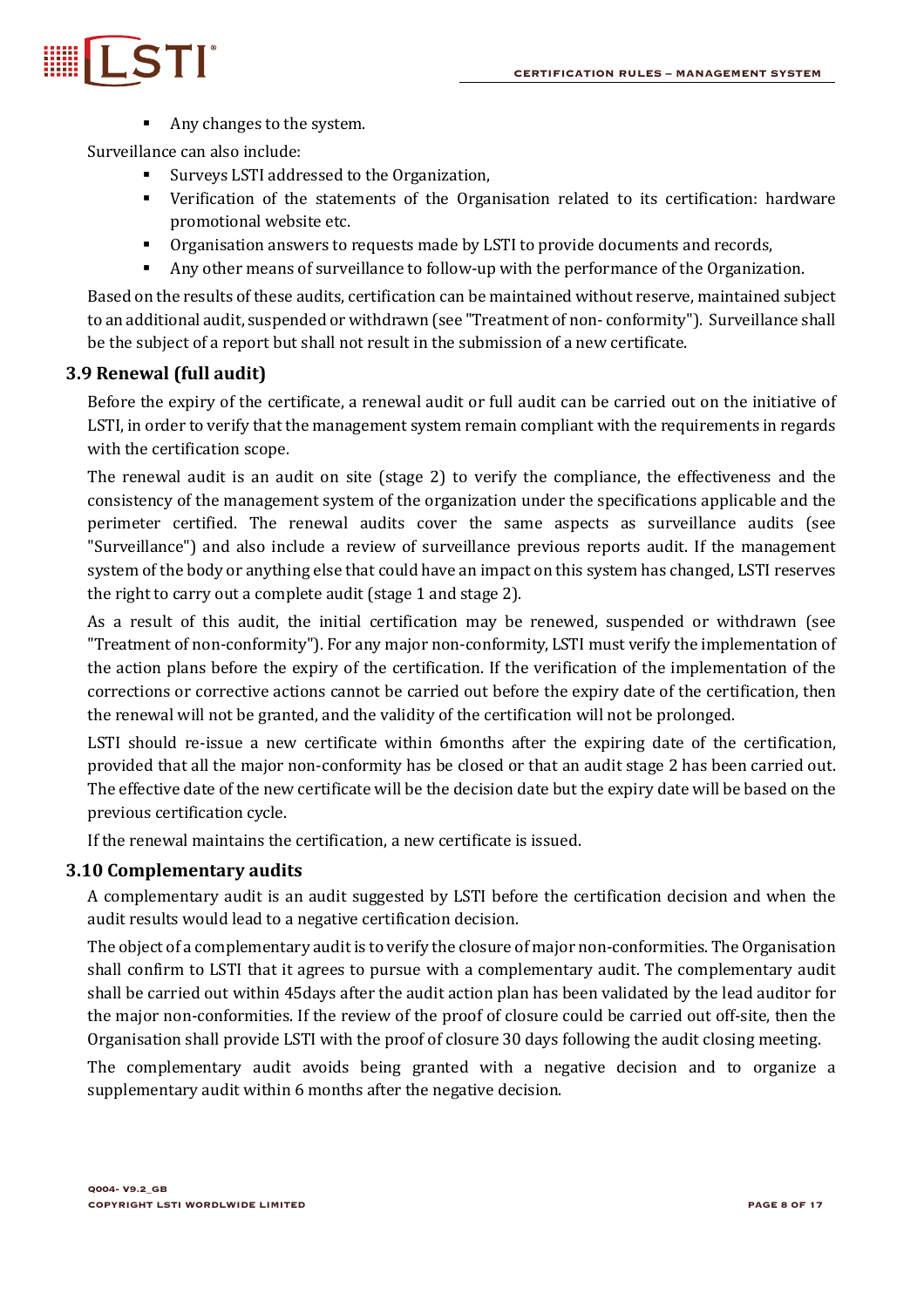



#### **3.11 Supplementary Audits**

A supplementary audit is suggested by LSTI when the certification decision has been already made.

#### a) Positive decision with reserves

The objective of a supplementary audit is to verify that the Organisation has made the necessary arrangements to close the pending non-conformities without waiting for the next surveillance/renewal audit. The deadline to realize this audit is decided by LSTI. Afterwards the certification could be withdrawn if the audit hasn't been carried out.

A supplementary audit should be organized in the following cases:

- Lack of maturity of the certified system without revealing major non-conformities; and/or
- A lot of minor non-conformities; and/or
- Lack of trust in the system or certified service.
- b) Negative decision

The objective is to verify that the Organisation made the necessary arrangements to close the major pending non-conformities.

- In the case of an initial audit, the Organisation shall carry out a supplementary audit within 6 months following the negative decision. Afterwards, an initial audit shall be carried out to obtain the certification.
- In the case of a surveillance audit, the Organisation shall carry out a supplementary audit within 6 months following the negative decision. Afterwards, the certification will be suspended.
- In the case of a renewal audit, the Organisation shall realize the supplementary audit 2 months before the end of the certificate validity. Afterwards, there will be a certification break and an initial audit will be necessary to obtain the certification.

However, LSTI, could under certain conditions, re-established a new certification after 6 months following the expired certificate, under the condition that the certified activities unresolved have been completed (proof of the corrective action correct implementation).

#### c) Modification of the organization

A supplementary audit could be carried out on the Organisation's request following a modification of its organization, of its structure, its means, or an extension request of its certification (new sites, acquisition/merger, change of the scope etc.). It intervenes at any time of the certification cycle or it can be combined with a surveillance or renewal audit. It does not affect the audit surveillance or renewal dates. The audit charge will depend of the context.

#### d) other cases

A supplementary audit can be required:

- if the Organisation does not undertake to follow LSTI deadline for the corrective actions and/or following with non-conformities notification,
- if following a complaint or any information that compromise seriously the certified Organisation operations
- in order to lift a suspension.

**Q004- V9.2\_GB COPYRIGHT LSTI WORDLWIDE LIMITED PAGE 9 OF 17** In addition, following a complaint against a service Organisation on its service or any other incident involving seriously the operation of the Organisation, LSTI can ask for a supplementary audit on short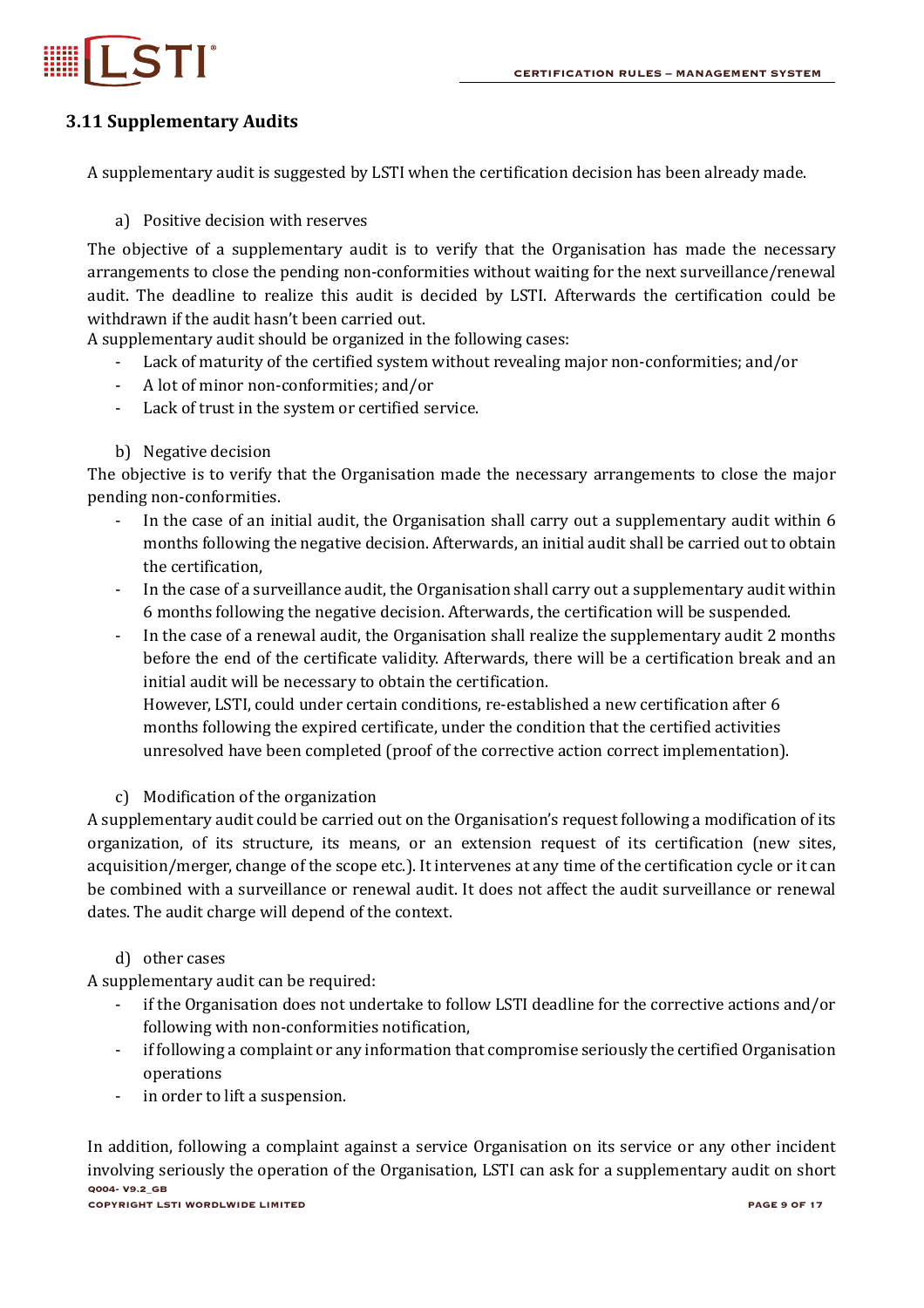

notice (within maximum two weeks after notification of the complaint). The decision to conduct such an audit is made by LSTI's management based on the risk on third parties, the service Organisation or on LSTI, this event and the emergency of the situation. The need for such an audit is notified as soon as possible in writing to the TSP that has to suggest audit dates within 15days. These audits are subject to a specific proposal that describes the audit team, the dates and the exact purpose of the audit. Given the short notice, the Organisation has no opportunity to reject the auditors. Therefore, LSTI takes particular care in the selection of auditors.

Depending on the results of the audit, certification can be confirmed, suspended or withdrawn (see "non-conformities").

#### **3.12 Preparation of the audit**

This stage consists of the planning by LSTI of the audit activities, the allocation of appropriate resources in accordance with the requirements and constraints of the request for certification (appointment of auditors, management of conflicts of interest, adherence to the principles of independence and impartiality etc.), and the provision of the necessary working papers and audit guides to the allocated personnel and/or to the auditors or to the relevant organisation.

In order to identify potential conflicts of interest, the organization identifies with LSTI among subcontractors and related entities of LSTI, entities (individuals or companies) that would have made on its behalf, directly or indirectly, consulting services or benefits internal audits, for the system concerned, less than two years ago.

Any work relating to the certification, which is undertaken in advance for certification<sup>1</sup>, may be taken into account if the relevant arrangements applicable to the auditors and other organisations are satisfactory.

The duration of the audit shall be based on the number of personnel and locations, and according with implementation guides in place. Audit planning is determined in agreement with the organization.

The multi-site certification can be sampled in accordance with guidelines application in effect. The procedure for sampling and duration of audit are fixed in the certification contract.

The organization shall be advised, at the time of planning the audit, of the names of the auditor in charge and the members of the team appointed to carry out the audit. The organization may reject one or more of the auditors, if such rejection has to be justified (for example, a conflict of interest of which the certification organisation was not aware).

Each audit (initial, surveillance or renewal) shall be the subject of a proposal which sets out the duration of the audit, the composition of the audit team, and the cost. This proposal is approved by the organization. Audit plans are developed by the lead auditor and forwarded to the Organization at least two weeks before the beginning of the audit.

<sup>&</sup>lt;sup>1</sup>This work must be conducted in accordance with the requirements of ISO 17021. In addition, the Organization may request at any time an assessment of its compliance without the audit to be considered as an audit certification. This assessment "blank" can never be taken into account in a certification audit.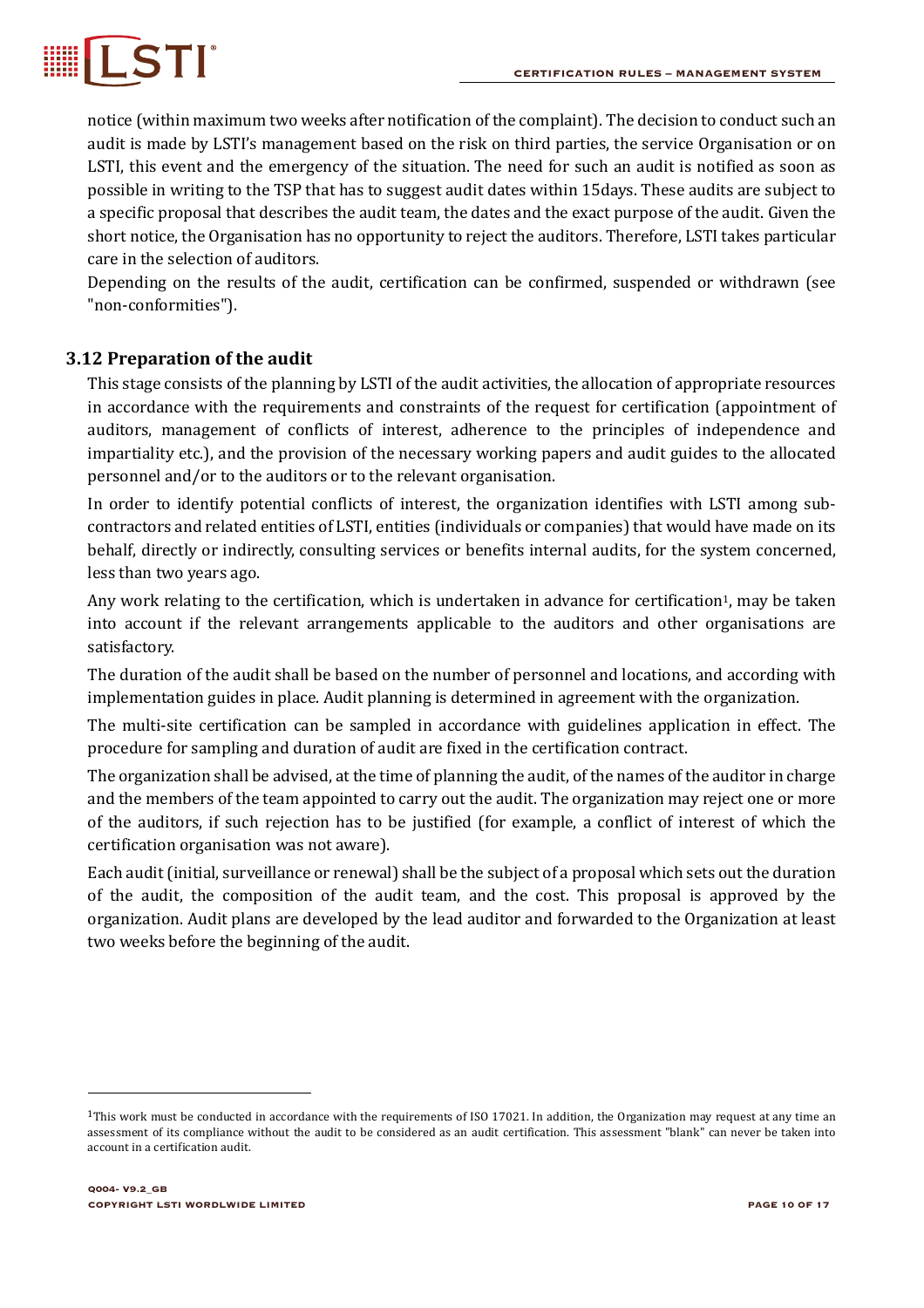

#### **3.13 Treatment of non-conformity**

Any deviation from the certification specification requirements shall constitute a non-conformity. The classification of the level of the non-conformity shall depend on the risk incurred as a result of any such deviations. The level of risk shall be measured in the light of the severity of the effects and consequences, as well as the probability of occurrence of each non-conformity.

Non-conformity is classified as:

- a major non-conformity if it consists of a non-conformity with a certification specification requirement and if it represents a direct and significant risk to the system,
- a minor non-conformity:
	- deviation or occasional omission of a requirement for certification that doesn't impact the reliability, quality and  $\ell$  or safety of the management system,
	- operation that can partially meet the objectives and requires improvement of the system,
	- **•** inefficiency of the situation observed with the requirements of certification.

Non-conformities are reported in an Excel sheet disclosed at the closing meeting at the end of each audit. The Organisation has 15 days to return it to the lead auditor with its action plans to close the nonconformities. If the proposed action plans are not deemed relevant by the lead auditor or by LSTI a new deadline of 15 days is given for a new action plan.

If the Organisation does not return to the lead auditor the deviation sheet with the action plan to close non-conformities in time or does not respond to the request to modify its action plan if necessary, the certification process go on taking that into account and might lead to a negative decision.

Major non-conformities with uncontrolled status are an obstacle to the certification. The Organisation certification is then suspended, or not granted as long as the Organisation is not able to provide evidence of the correction of the non-conformity (see above  $\S 3.5$  certification decision).

Minor non-conformities have to be closed within the following audit. Any minor non-conformity not solved within the due period, shall be considered as a recurrent default, and shall thus be classified at a more serious level at the next audit.

#### **3.14 Change within the management system**

Any important change in the certified management system which involves change of ownership, structure, production location or management of the organization, or any other information affecting such system, must be reported to LSTI.

LSTI shall assess the impact of such change and shall decide what action to take:

- $\blacksquare$  to maintain certification,
	- to re-evaluate the management system (additional audit) which lead to:
		- extension or reduction of certification,
		- suspension or withdrawal of certification.

The certificate itself may be modified; the original dates of the surveillance and renewal audits shall remain unchanged.

All advertising, referring to the certification, must be amended by the Organization and controlled by LSTI in case of reduction in the scope of certification.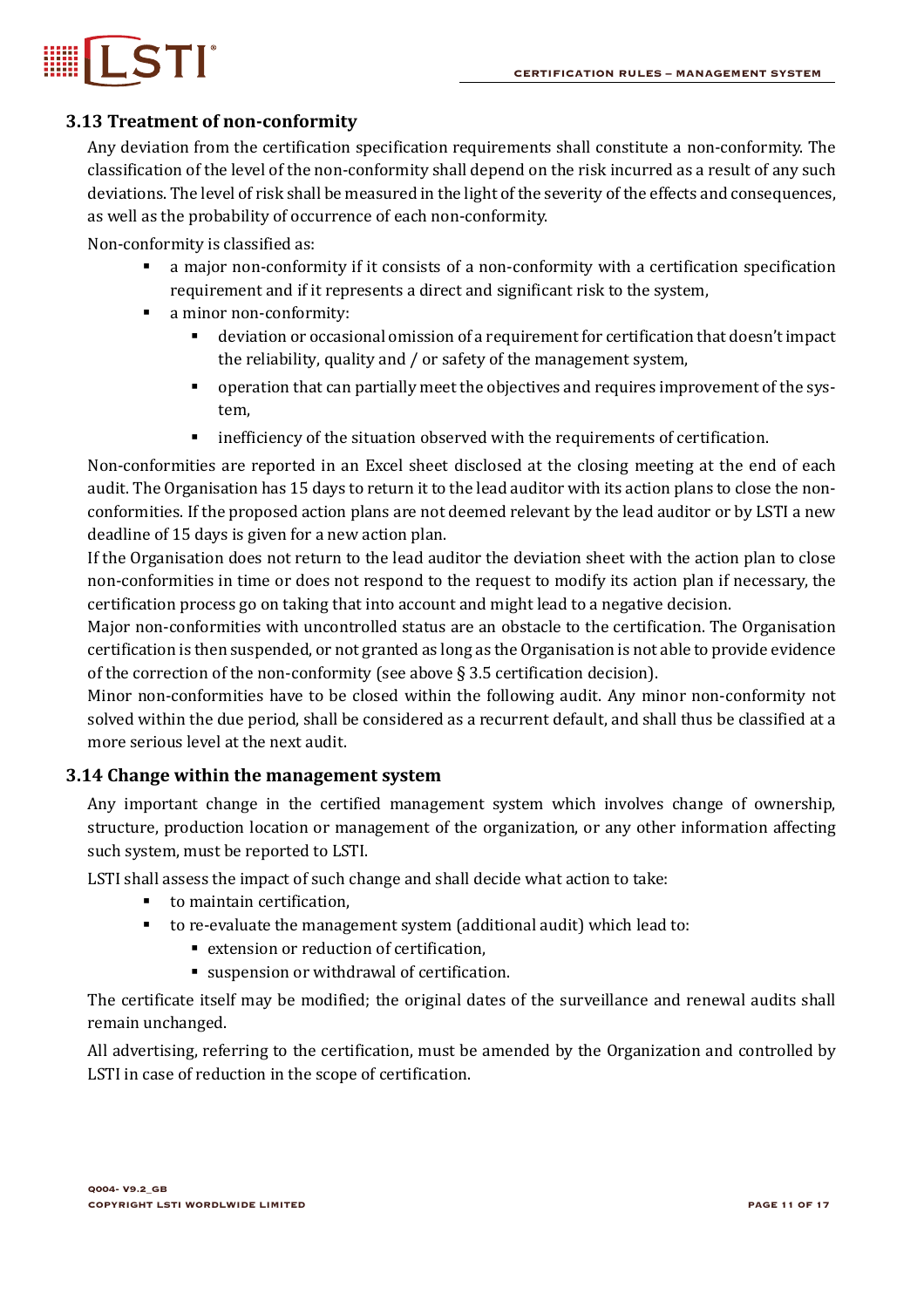



#### **3.15 Extension of certification**

An already certified Organization by LSTI may request an extension of its certification to one or several other sites or any other process that can meet the requirements of the standards specified. An additional audit is necessary. Its duration is determined by LSTI. A new certificate is issued, if any.

#### **3.16 Change of certification requirements**

Changes in certification requirements may occur. They may result from:

- evolution of standards, certification specifications or any other certification documentation,
- evolution of the certification systems of the certification organisation.

Depending on the origin of such evolution, changes made to the certification requirements may or may not be submitted for review by the Certification Committee.

The certification organisation shall decide the precise format and effective date of any such changes.

When any change in requirements is published by the certification organisation, each organization must implement the necessary changes within the prescribed period.

#### **3.17 Suspension or withdrawal of certification**

Apart from the cases of suspension and withdrawal of certification as defined in the various paragraphs of current rules of certification, certification may be suspended at the request of the organization (relocation, cessation of trade etc.).

Certification may also be withdrawn if:

- The organization does not comply with the current rules or with the contract of certification,
- The organization does not comply with the conditions imposed by the certification organisation concerning any complaints addressed to the organization.
- The organization does not allow LSTI conduct surveillance audits or renewal according to the planned audit program and  $/$  or refuses additional audits.

The duration of suspension of certification may not exceed six months. After six months, the certification is considered withdrawn.

During the period of suspension, the organization is no longer allowed to use the brand certification or to promote its certification until a new certification decision.

The decision to lift a suspension of certification, for whatever reason, is taken at the sight of additional results of an audit.

The withdrawal of the certification results in the termination of the right to use the brand and certificates, the Organization is no longer allowed to use the certification brand or to promote its certification. It should return immediately to LSTI all certificates that have been issued.

#### **3.18 Appeal**

A certification decision may be appealed. An appeal is addressed to LSTI in writing. Such requests may be transmitted by written means, but within the shortest possible time after identification of the grounds for appeal and maximum within 3 months following the decision.

After acknowledging receipt of the appeal, LSTI registers the application and transmits all the necessary information to the President and Vice-Chairman of the Certification Committee, who are responsible for examining the merits of appeal and issuing a decision. The decision is sent to LSTI and the Organization in the following days.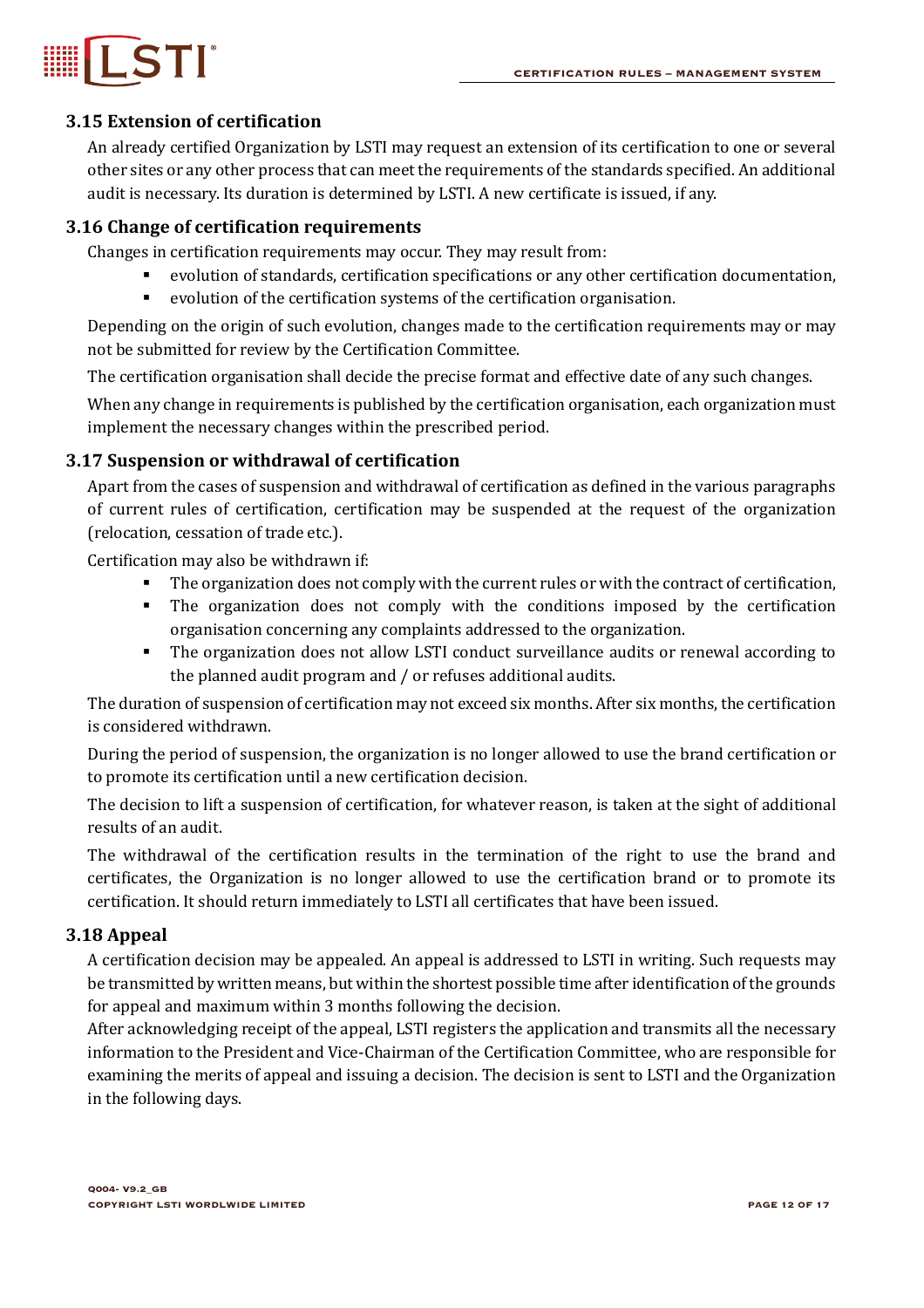

#### **3.19 Complaints and claims**

Any person or organization may file a complaint against an organization certified by LSTI. In case of complaint justified, LSTI may request an additional audit in the expense of the certifying organization.

Any dissatisfaction expressed about the service provided by certification organization is treated as a claim. It is analysed to determine the causes of the problem and remedy as soon as possible. The processing of complaints and claims described in the procedure Q010-Complaints and claims, available on the website of LSTI.

#### **4. CERTIFICATION COMMITTEE**

#### **4.1 Composition**

The purpose of the Certification Committee is to preserve the impartiality and independence of the operation of the certification systems.

The members of the Certification Committee shall represent the interests of all persons physical and moral affected by certification. These are divided into four groups:

- Public authorities.
- Associations or organisations representing consumers and users,
- § Qualified professionals,
- § Suppliers.

#### **4.2 Role of the Certification Committee**

The Certification Committee shall be consulted on the following:

- Quality and impartiality policies;
- Any certification decision for which LSTI wants an advice;
- appeal processes,
- dismissal of a member of the Certification Committee and nomination of a new member.

The certification committee approves the policies and procedures for conflict of interest and impartiality, offset commercial or other influences by the involvement Chairman and Vice-Chairman for any certification decision, performs a review on impartiality of the audit process, certification and decision making.

In case that the direction of LSTI do not follow the committee's recommendations, it can undertake independent action forwards the authorities, accreditation body or other party of certification.

#### **4.3 Role of the Chairman and Vice-Chairman**

The Chairman is in charge of the leadership of the Certification Committee. He prepares the meeting agendas in consultation with the Management of LSTI and leads the discussions.

The Vice Chairman replaces the Chairman in his absence. The Chairman shall sign the statements of decision and the minutes of the Certification Committee.

The Chairman and the Vice Chairman of the Certification Committee can be consulted on all decisions concerning the grant of certification (initial or renewal), suspension or withdrawal (except withdrawal motivated by contract termination and failure to pay fees certification).

In the event of conflicts of interest of the Chairman and/or Vice Chairman, the Management of LSTI shall choose, from among the members of the Certification Committee, one or two members not subject to conflicts of interest, to provide an opinion on the subject matter.

The Chairman can participate to the management review of LSTI.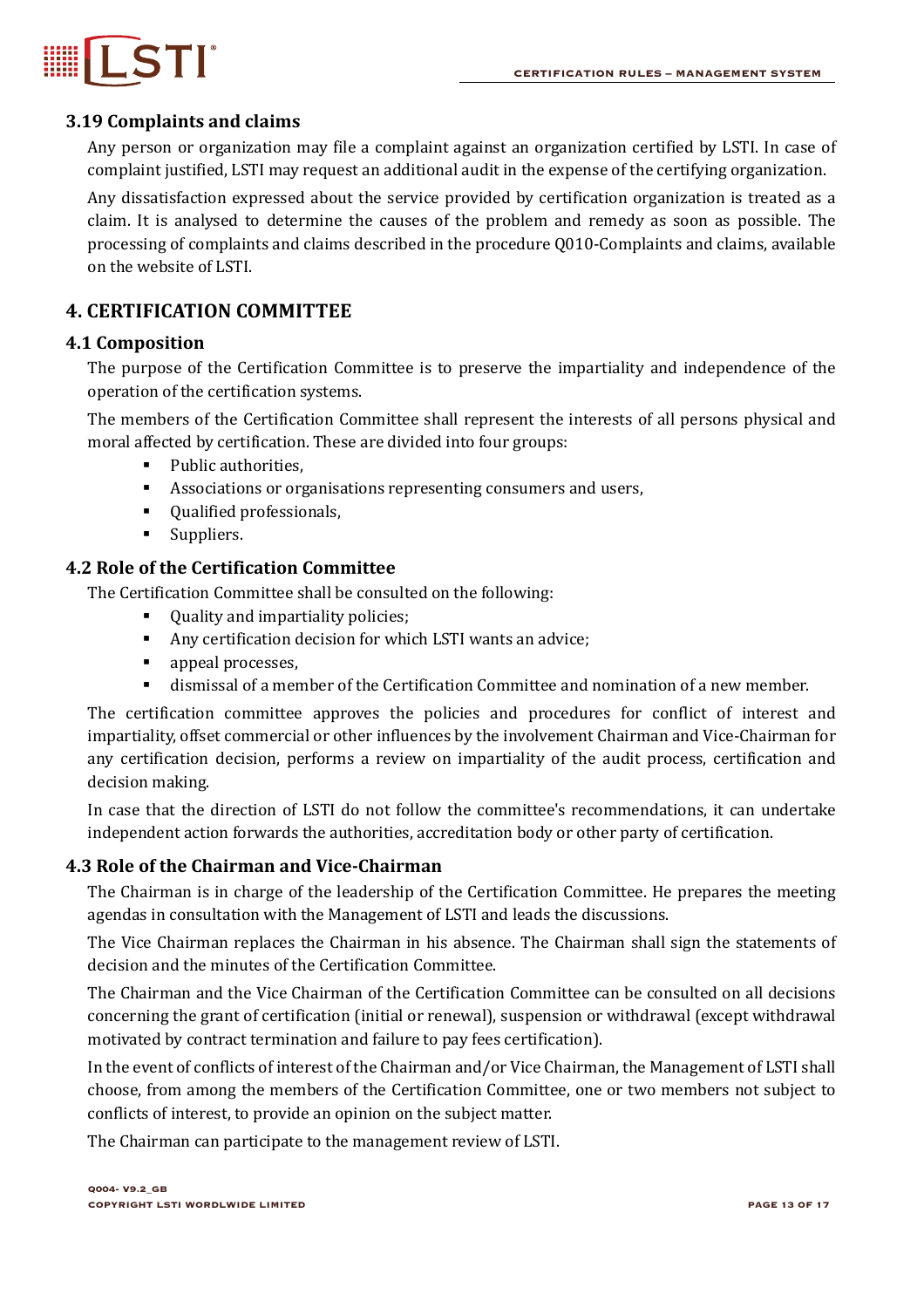# LSTI®

### **5. ORGANISATION OBLIGATIONS**

Certification is not a substitute for the responsibility of the organization to third parties. Compliance with laws, rules and regulations concerning security remain at the responsibility of the organization.

The organization undertakes to comply with the rules of certification set out in the present document and in particular with the rules relating to the use of the certification brand.

The organization must make available, at the request of LSTI, the records of all complaints received from its own organizations as well as the corrective action taken.

In order to deal with complaints against it, the organization shall:

- put in place procedures which facilitate the obtaining of information on such complaints,
- keep a record of all complaints brought to its attention concerning compliance of the management system with the certification specification requirements,
- take appropriate action which has an influence on compliance with the management system certification requirements,
- $\blacksquare$  record the actions taken.

Action taken on complaints shall be reviewed at the time of the surveillance, renewal or additional audits.

The certified organization is neither able to refer to LSTI's accreditations nor to use the accreditation brand.

#### **6. BRAND AND TRADEMARK USE**

The right of use of the brand is granted to those organizations whose management systems have been certified in accordance with a specification, as set out in the following rules.

The certification allows the organization to use the certificates or brands for its management systems, but requires the organization in particular:

- to make reference only to certification concerning the certified management systems and then only in the context of the certification granted;
- not to imply that the certification extends to other activities or products not covered by the scope of certification;
- not to refer to such certification in a manner which might harm the reputation of LSTI;
- not to make any declaration concerning the certification which would not be authorised by LSTI;
- $\blacksquare$  to cease immediately, in the event of suspension or withdrawal of certification, the use of any marketing material which refers to such certification;
- to return all required documentation concerning certification to LSTI;
- to use every effort to ensure that no certificate or report is used wholly or partly in a manner which might be erroneous or misleading;
- to comply with the requirements of LSTI when referring to its certification in such means of communication as publicity articles, brochures or other similar documents;
- to amend any advertising medium in case of reduction in the scope of the certification.

#### **6.1 Certificate**

The certificate of conformity states the entirety of the characteristics of the certified management system as well as the compliance specifications.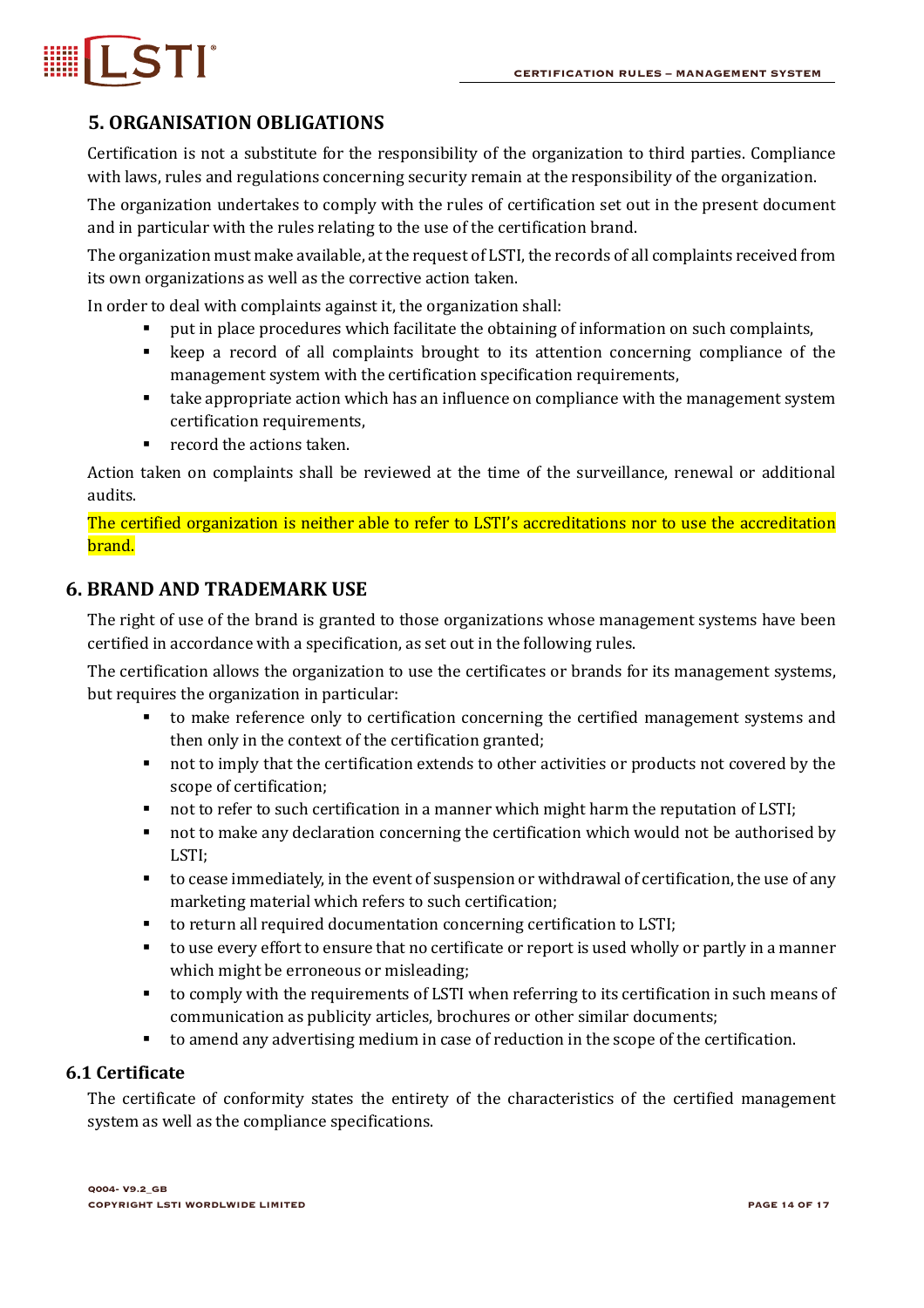

The certificate of conformity may be reproduced in any document, on condition that it conforms in every respect to the original. It may be made available to third parties (for tenders etc.).

Anyone can check with LSTI the status of a certified organization by LSTI (suspended, revoked or reduced).

#### **6.2 Brand**

The certification brand « LSTI » is registered at INPI under number 04 3292072.

The brand is the exclusive property of LSTI. Its use is regulated (law  $n^{\circ}92$ -597 on intellectual property). It may not be assigned, pledged as security, or subject to distraint.

Any organization having the right of use of the brand may not transfer or assign the brand utilisation license.

The brand is legally registered, applied and made available in accordance with the procedures of the certification system, for a management system which complies with the certification specifications. It is a certification brand as defined by the Intellectual Property Code.

It may be displayed either in colour or in black and white. It must be displayed in a way that clearly and unambiguously shows the purpose, outline and/or scope of the certification: the logo must be accompanied by the specification which governs the audit of compliance.



The brand size must be adapted to the document or medium on which it is displayed without causing any difficulty in identifying the characteristics of the certification.

Only those organizations in possession of a certification license are authorised to display the certification brand. They must advise the certification organisation before publication of all documentation (labels, marketing material, technical documents, letterhead...) displaying the brand so that the certification organisation may check compliance with the brand utilisation rules.

Only LSTI and other organisations authorised by it, are permitted to use the brand as a communicative brand (without any certification characteristics).

#### **6.3 Monitoring use of trademark**

Compliance with the rights of ownership, utilisation and reference to licenses, certificates and brands shall be checked on the occasion of each surveillance, additional and renewal audit.

#### **6.4 Procedure for breach of trademark rules**

Any non-compliance by the organization with the present rules (incorrect usage, intentional or unintentional non-compliance, refusal to implement changes...), may result in the following actions:

- a request to implement corrective measures,
- suspension or withdrawal of certification without prejudice to eventual legal proceedings (articles L716-9 and 11 of the Intellectual Property Code),
- publication of the infringement,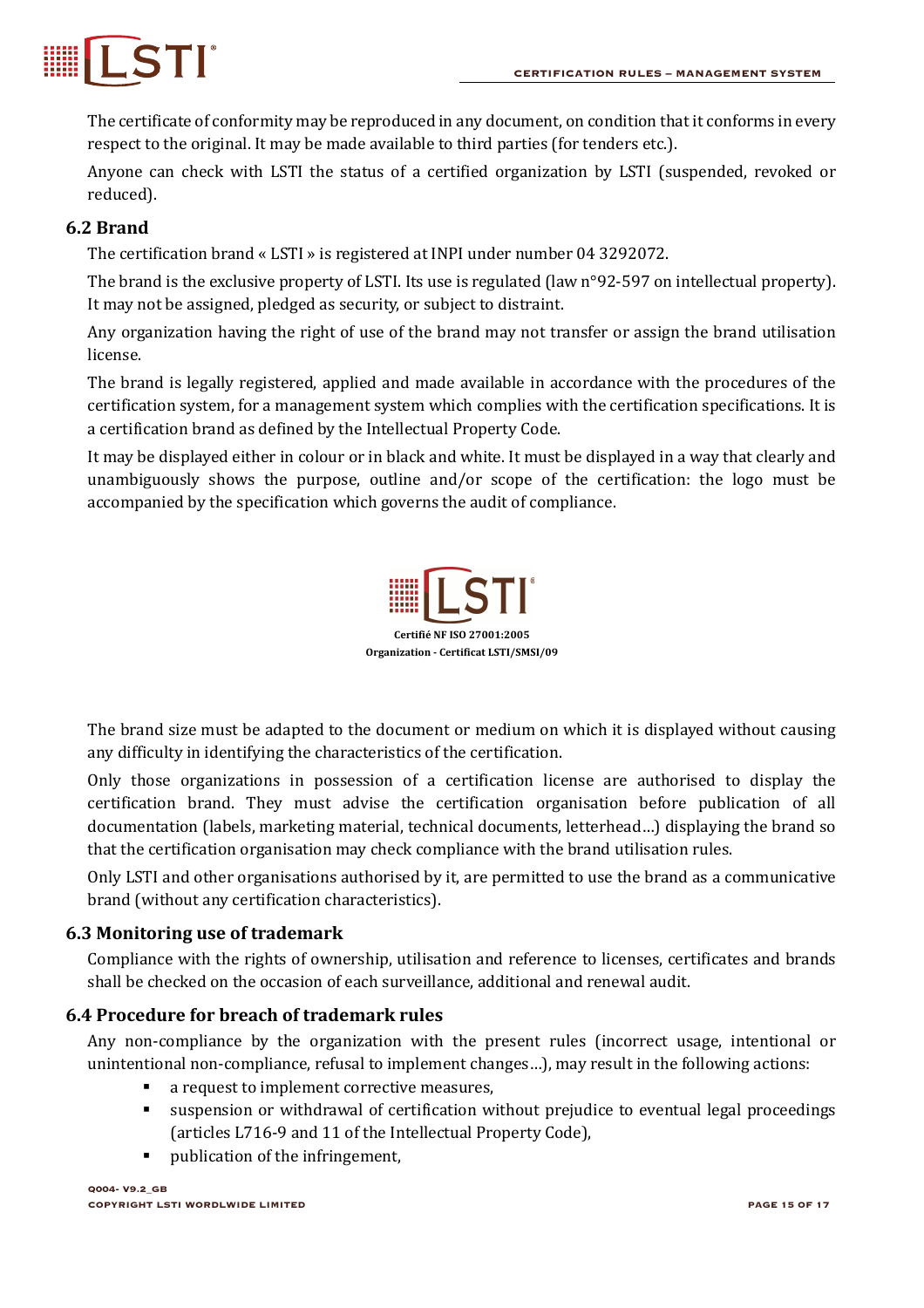

#### ■ legal action.

The resulting decisions, which shall be advised to the organization by registered letter, shall set out in particular the actions to be taken to ensure that the brand is not displayed in respect of management systems which do not comply with certification requirements.

In the context of certification regulation, copies of any such decisions may be sent to the regulatory bodies concerned, or to other organisations if applicable.

The requirements set out in the current rules relating to suspension or withdrawal of certification shall apply.

Any changes to the requirements of the certification initially granted, taking into account these decisions, shall be dealt with in accordance with the current certification rules. If applicable, a new brand shall be requested in order to distinguish the revised management system from the former version which was not in compliance and which was the subject of a decision concerning brand utilisation.

In the event that the brand is used without a license or not in compliance with the license, legal proceedings may result in a court decision to determine the corrective action to be taken.

Refusal on the part of the organization to take or to implement corrective action shall result in:

- withdrawal of certification,
- communication of information to the regulatory bodies and/or other organisations concerned, in the context of certification regulation,
- consultation with lawyers as to the possible action to take (writ of action, press communications, legal proceedings).

#### **7. SPECIAL PROCEDURES**

#### **7.1 Auditors**

The grant, maintenance, extension, suspension or withdrawal of certification shall remain the sole responsibility of the certification organisation whatever the nature of work performed by auditors.

The document « Approval of auditor » - Q006 sets out the rules and the terms of approval (selection and verification) and appointment of auditors.

#### **7.2 Confidentiality**

Security is a principal concern of LSTI. Security procedures are defined in the security manual. They include in particular the recruitment, induction and training of personnel, as well as the protection of information provided on a confidential basis to the certification organisation.

All persons involved in the process of certification (employees, auditors, approved organisations, members of the Certification Committee...) shall be bound by secrecy concerning information exchanged or transmitted in the context of their certification activities. These persons shall undertake not to divulge any information of which they may be aware in the context of certification activity for the duration of such activity and for the five years following cessation of such activity.

However, LSTI reserves the right to communicate to interested parties by the certification concerned (customers of the organization, members of the certification, plaintiff), all information non-confidential on the grounds for suspension or withdrawal. In this case, the organization is informed in advance of information to be published.

#### **7.3 Publication**

Information obtained in the context of certification activity concerning any system or any organization, shall not, in any case be divulged to third parties.